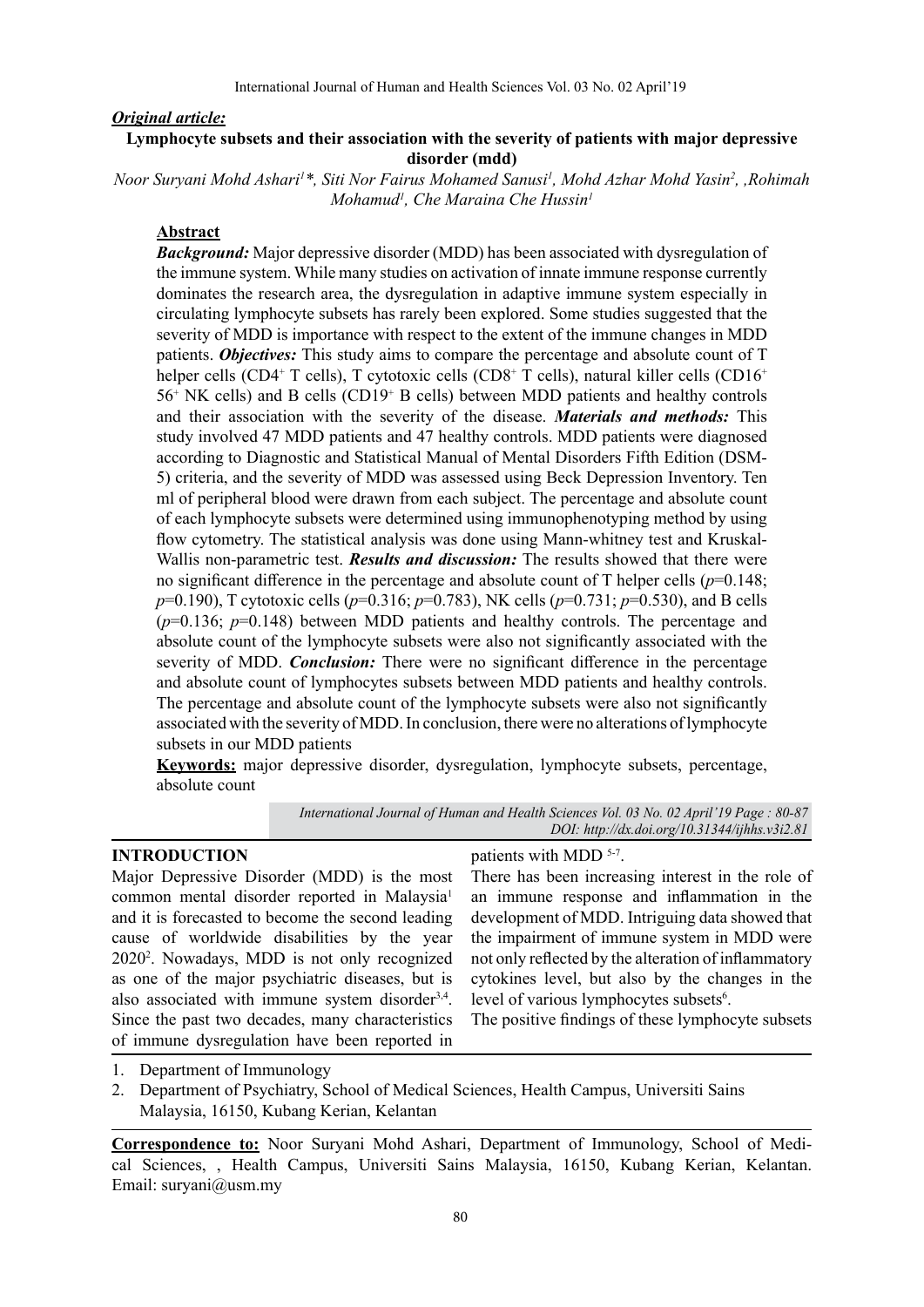are important to determine the pathophysiology of MDD. Decreases in the number of the relevant T cell subset may directly contribute to the development and maintenance of MDD. Enhancement of the relevant lymphocyte subset may represent an interesting and novel approach for the treatment of this disorder.

However, there were only few studies done on the lymphocyte subsets in MDD and showed contradictory results. In addition, most of the studies were done more than a decade ago. New data with better technologies are needed to confirm the finding. No study has been done regarding the association of lymphocyte subset with the severity of MDD. The association between lymphocytes subsets and disease severity are important as they might be considered as biomarkers of severe MDD. Therefore, this study was conducted to evaluate a wide range of lymphocyte subsets including T helper cells (CD4+ T cells), T cytotoxic cells (CD8+ T cells), B cells (CD19+ B cells), and NK cells (CD16+ 56+ NK cells) in MDD patients and compared them with healthy controls. This study

was also done to evaluate the association of these lymphocyte subsets with the severity of MDD.

# **METHODOLOGY Subjects Recruitment and Assessment**

A total of 47 MDD patients and 47 healthy controls were included into this study. MDD patients were recruited from outpatients Psychiatric Clinic, Hospital Universiti Sains Malaysia. MDD patients were diagnosed according to Diagnostic and Statistical Manual of Mental Disorder 5 (DSM-5) criteria8 . Patients were excluded if they met one or more of the following criteria: presence of other psychiatric illness, autoimmune diseases, allergic diseases, neoplastic or endocrine diseases, current pregnancy, acute or chronic infection within the past month and immunocompromised or immunosuppressed patients. The severity of MDD patients were assessed using Beck Depression Inventory  $(BDI)^9$  at the time of recruitment. The total BDI score is calculated by summing up the 21 items. A total score of 0-10 is considered as normal depression, 11-20 indicates mild depression, 21-30 indicates moderate depression



Figure 1 Gating strategy used to identify total T cells (CD3+), T helper cells (CD4+), T cytotoxic cells (CD8+), B cells (CD19+), and NK cells (CD16+  $56+$ )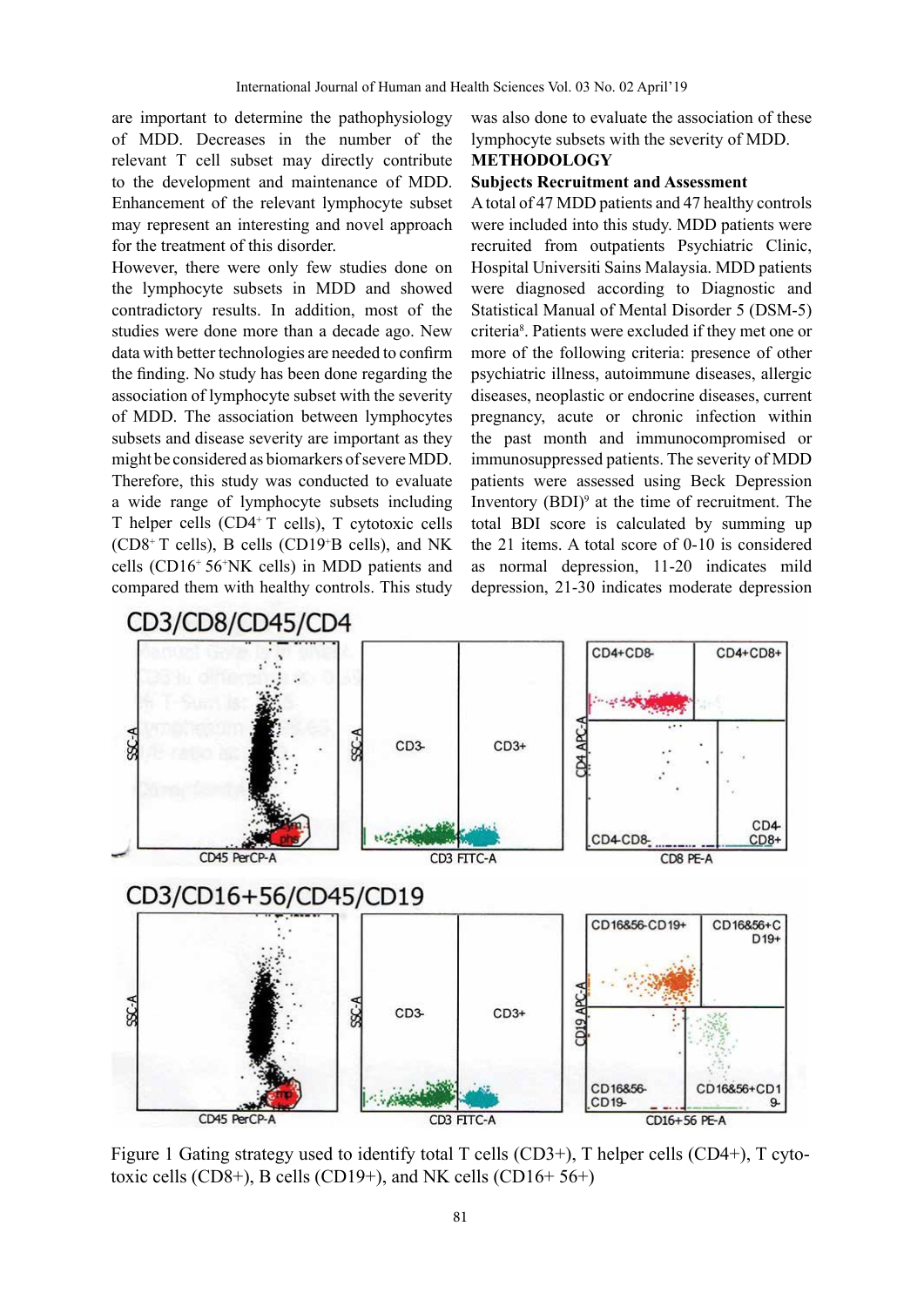and 31 and above indicate severe depression

Healthy controls were recruited from hospital employees and students that were in good general health and had no history of MDD. All eligible subjects were asked to complete Depression Anxiety Scoring System (DASS 21) questionnaire to ensure that they were in good general health and had no depressive symptoms.

This study was approved by Research and Ethics Committee, Universiti Sains Malaysia. After study procedures had been fully explained, written informed consent was obtained from all participants.

# **Immunophenotying of Lymphocyte Subsets**

10 ml of peripheral blood were collected from each MDD patients and healthy controls. The peripheral blood was stored in an EDTA tube and processed within 2 to 4 hours of blood withdrawal. Complete blood count was performed using SYSMEX XS-800i Hematology Automated Analyzer. For immunophenotyping of the lymphocytes subsets, the blood samples were stained with monoclonal antibodies, Multitest<sup>™</sup> IMK Kit from BD Biosciences, USA. In brief, 50 µl of whole blood were mixed and incubated for 15 minutes with 20 µl of each monoclonal antibody combination CD3/CD8/CD45/CD4 antibodies and CD3/CD16CD56/CD45/CD19 antibodies in separate tube. The red blood cells were lysed by adding 450uL of 1X lysing solution. The tubes were vortexed and incubated in the dark at room temperature for another 15 minutes. The sample were then analysed using flow cytometer

with BD FACSCanto™ software to determine the percentage and absolute count of total T cells (CD3+ T cells), T helper cells (CD4+ T cells), T cytotoxic cells (CD8+ T cells), B cells (CD19+ B cells), and NK cells (CD16+ 56+ NK cells). The flow cytometric gating strategies used in this study are shown in Figure 1.

#### **Statistical Analysis**

Statistical analysis was performed using IBM SPSS Statistics version 22 software. Since the data were not normally distributed, non-parametric test were applied for all statistical analysis. The percentage and absolute count of lymphocyte subsets between MDD patients and healthy controls were compared using Mann-Whitney test. While, the percentage and absolute count of lymphocyte subsets between different severity of MDD were compared using Kruskal-Wallis test. The result was statistically significant if *p* value was less than 0.05 (*p*<0.05).

#### **RESULTS AND DISCUSSION**

Table 1 summarizes the demographic data for 47 MDD patients and 47 controls subject in this study. The mean age of MDD patients and healthy control were 39.7 years old and 28.0 years old; respectively. In MDD group, 61.7% were females and 38.3% were males, while in healthy control, 68.1% were females and 31.9% were males. Majority of MDD patients and healthy controls were Malays which merely reflects the racial distribution in Kelantan, where majority of the population are Malay ethnicity

|             | Control        | <b>MDD</b>    |
|-------------|----------------|---------------|
|             | $n(^{0}/_{0})$ | $n$ (%)       |
| Age (years) |                |               |
| Mean (S.D.) | 27.96 (8.69)   | 39.72 (13.07) |
| <b>Sex</b>  |                |               |
| Male        | 15(31.9)       | 18 (38.3)     |
| Female      | 32(68.1)       | 29(61.7)      |
| Race        |                |               |
| Malay       | 45 (95.7)      | 45 (95.7)     |
| Chinese     | 2(4.3)         | 2 $(4.3)$     |
| Indian      | 0(0.0)         | 0(0.0)        |

|  |  | Table 1: Demographics data of MDD patients and controls |  |
|--|--|---------------------------------------------------------|--|
|  |  |                                                         |  |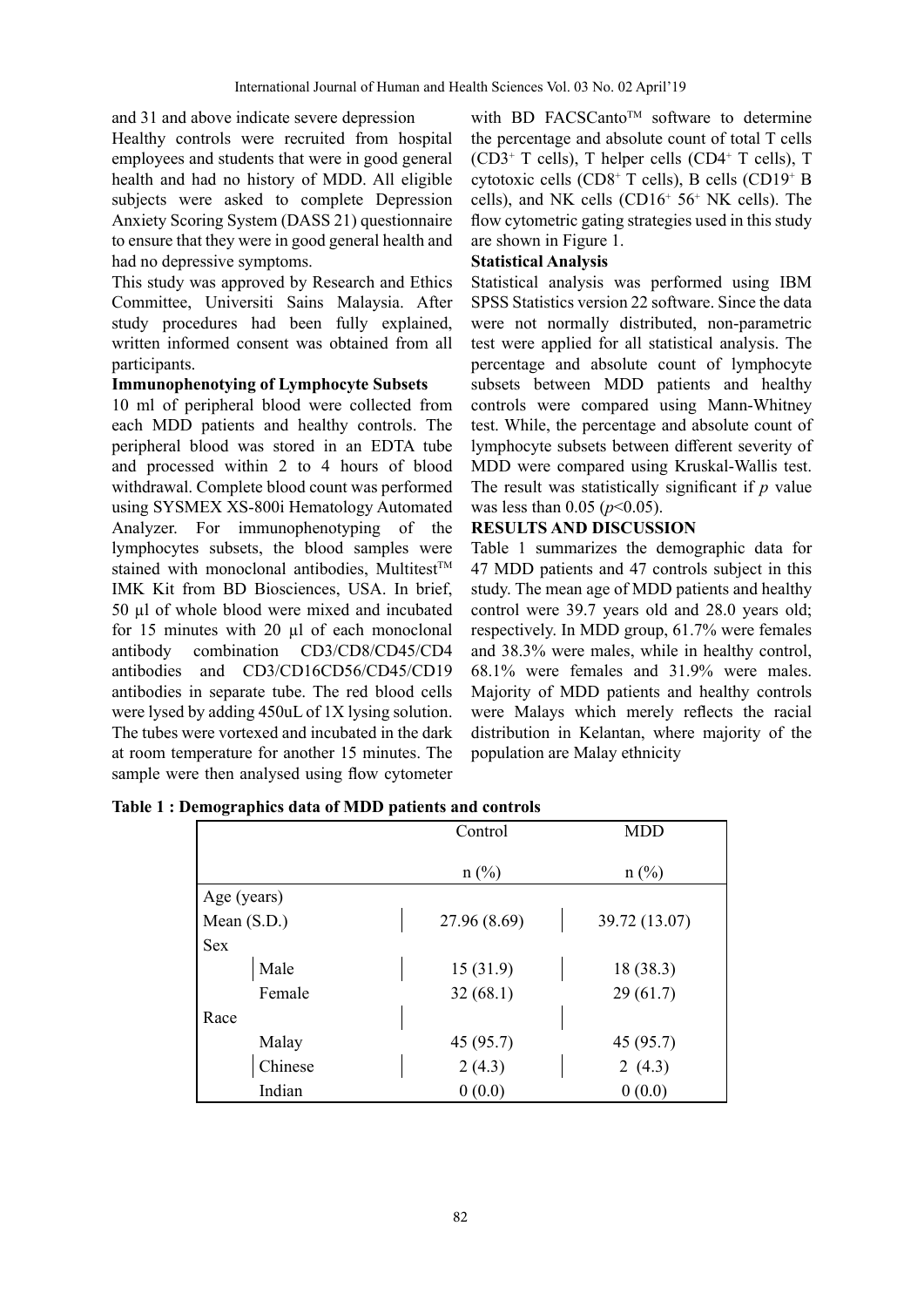|                                                         | <b>MDD</b><br>$(n=47)$ | <b>Healthy control</b><br>$(n=47)$ | Z<br>statistics | $p$ -value |
|---------------------------------------------------------|------------------------|------------------------------------|-----------------|------------|
|                                                         | <b>Median (IQR)</b>    | <b>Median (IQR)</b>                |                 |            |
| Total Lymphocyte Count (cell/µl)                        | 2500 (700)             | 2400 (1000)                        | $-0.667$        | 0.505      |
| Total T cells (CD3+ T cells)                            |                        |                                    |                 |            |
| Percentage (%)                                          | 67.14(10.18)           | 66.92 (8.67)                       | $-0.548$        | 0.584      |
| Absolute count (cells/µl)                               | 1652 (517)             | 1696 (636)                         | $-0.072$        | 0.943      |
|                                                         |                        |                                    |                 |            |
| T helper (CD4+ T cells)                                 |                        |                                    |                 |            |
| Percentage (%)                                          | 36.47 (7.82)           | 34.61 (8.63)                       | $-1.448$        | 0.148      |
| Absolute count (cells/µl)                               | 931 (376)              | 836 (326)                          | $-1.312$        | 0.190      |
|                                                         |                        |                                    |                 |            |
| T cytotoxic (CD8+ T cells)                              |                        |                                    |                 |            |
| Percentage $(\% )$                                      | 27.12 (10.06)          | 27.65 (8.88)                       | $-1.002$        | 0.316      |
| Absolute count (cells/ $\mu$ l)                         | 688 (371)              | 681 (265)                          | $-0.276$        | 0.783      |
|                                                         |                        |                                    |                 |            |
| NK cells (CD16 <sup>+</sup> CD56 <sup>+</sup> NK cells) |                        |                                    |                 |            |
| Percentage $(\% )$                                      | 18.26 (10.82)          | 17.61(9.15)                        | $-0.344$        | 0.731      |
| Absolute count (cells/ $\mu$ l)                         | 475 (241)              | 415 (244)                          | $-0.628$        | 0.530      |
|                                                         |                        |                                    |                 |            |
| <b>B</b> cells (CD19 <sup>+</sup> <b>B</b> cells)       |                        |                                    |                 |            |
| Percentage $(\% )$                                      | 15.36 (6.60)           | 13.54(5.41)                        | $-1.490$        | 0.136      |
| Absolute count (cells/µl)                               | 377 (190)              | 345 (208)                          | $-1.448$        | 0.148      |

**Table 2 : The percentage and absolute count of lymphocyte subsets** 

Median percentage and absolute count of lymphocyte subsets in MDD patients and healthy controls are shown in Table 2. The median percentage and absolute count of total lymphocytes, total T cells, T helper cells, T cytotoxic cells, NK cells and B cells in healthy controls were within the normal range of healthy adult of Asian population<sup>10</sup> .This validated the results obtained in this study.

In the present study, we did not observe any significant differences in the total number of circulating lymphocytes between MDD patients and healthy controls. The findings were consistent with previous study by  $Li$  et al.<sup>11</sup> which indicated no significant differences in total number of lymphocytes between MDD patients and healthy controls. They concluded that the immune imbalance of MDD was related to dysregulation

of different subsets of lymphocytes, instead of the whole peripheral lymphocyte population.

Previous studies reported reduced T cell number and percentage in patient with MDD<sup>6,12,13</sup>, however our study did not detect any significant differences in the absolute count or percentage of total T cell between MDD patients and healthy controls. Our result was supported by Hosseini et al. 14 which also did not find any significant difference in the absolute count of total T cells between MDD patients and healthy controls.

We also did not observed any significant differences in the percentage or absolute count of T helper cells between MDD patients and healthy controls which are consistent with studies done by Roberson et al.<sup>15</sup> and Basterzi et al.<sup>16</sup>. However, the finding was in contrast with previous studies by Zorrilla et al. <sup>13</sup> and Miller <sup>6</sup> which reported lower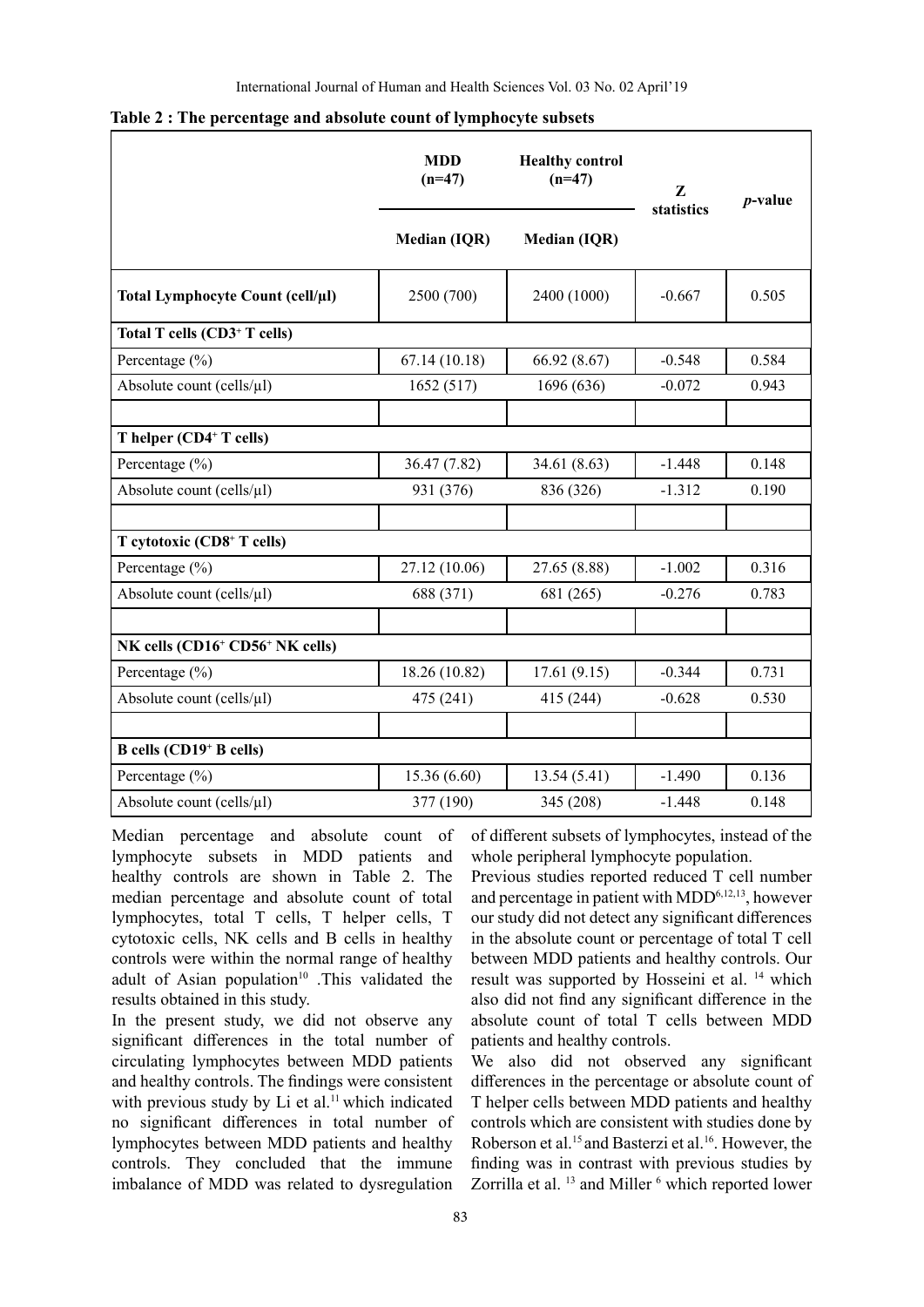percentage and absolute count of T helper cells in MDD patients compared with healthy controls.

NK cell counts and activity in MDD patients have been determined in a number of studies, but with divergent or even conflicting results. While some studies found reduced numbers of NK cells<sup>17-19</sup>, other studies observed an increased<sup>20</sup> or no differences in the percentage and absolute count of NK cells between MDD patients and healthy controls<sup>14, 21</sup>. In this study, we found no significant difference either in the percentage or absolute count of NK cells between MDD patients and healthy controls.

Our result showed that the percentage and absolute counts of B cell in MDD patients did not differ from healthy controls. The investigation of B cell numbers also has yielded contradictory results, Maes et al. <sup>22</sup> found a significantly increased number of B cells, Schleifer et al. 12 detected a lower B cell numbers, while other authors were unable to find any alterations in B cell numbers during depression 14, 23-25.



Figure 2: The severity of MDD patients based on **BDI** scale

Based on BDI scale, 28 (60%) patient were mild, 10 (21%) patients were moderate and 9 (19%) patients were severe MDD (Figure 2). Table 3 shows the median percentage and absolute count of lymphocyte subsets in mild, moderate and severe MDD. This present study showed that there were no significant differences in the percentage and absolute count of T cells, T helper cells, T cytotoxic cells, NK cells, and B cells between mild, moderate and severe MDD (*p*>0.05). Our findings are in accordance with previous study by Hosseini et al. 14 who also did not find any significant differences in total absolute count of NK cells, B cells and T cells among healthy controls, moderate and severe MDD patients. However, Maes et al. <sup>26</sup> found a significantly decreased NK cell number and activity in severely depressed subjects. We also observed a decreasing trend in median percentage and absolute count of NK cells with increasing severity of MDD, but the differences did not reach statistical significance. This could be due to the small sample size within each severity group especially in severe patients. In general, the results concerning the lymphocyte subsets in MDD patients have been contradictory and controversial. There are several factors that might be responsible for this phenomenon. One explanation for this could be that most of the previous studies determined the number of lymphocyte cells after separation of mononuclear cells, whereas we determined lymphocyte subsets in the whole blood. Previous study showed lower counts were obtained for total T, T helper and T cytotoxic cells after mononuclear cell isolation<sup>27</sup>. It has been suggested that modulating factors such as the biological and environmental factors also might be responsible for the results variation. Various types of biological rhythms may exert influences on lymphocyte subsets. For example, ultradian rhythms can caused a decline in total numbers of lymphocytes in the peripheral blood at numerous time points during a day and within the lymphocyte population, T cells may be decreased by as much as 50% 28,29. Hence, to minimize the effects of ultradian rhythm on the lymphocyte subsets count, all blood samples were collected within 8.00 am to 12.00 pm.

The distribution of lymphocyte subsets in peripheral blood can also be altered by exercise. Exercise decreases the number of total T cells and T helper cells in peripheral blood while increasing the percentage of NK cells. After cessation of vigorous exercise, the number of T helper cells return to normal within 2 hours, whereas the NK cell numbers return to baseline only after 24 hours<sup>30</sup>. Other study suggested that  $T$  cytotoxic cells count also is increased by vigorous physical activity31.

Light to heavy cigarette smoking can also alter both total count and percentage of lymphocytes. Among the subsets, decrease percentages of T helper cells with increased T cytotoxic cells have been reported32. Tollerud and colleagues reported that the number of NK cells is reduced in the smoker's blood<sup>33</sup>. In addition, environmental factors also can cause variation in the lymphocyte subsets count. The exposure to persistent environmental pollutant such as 2,3,7,8-tetrachlorodibenzo-pdioxin (TCDD) caused a significant decreased in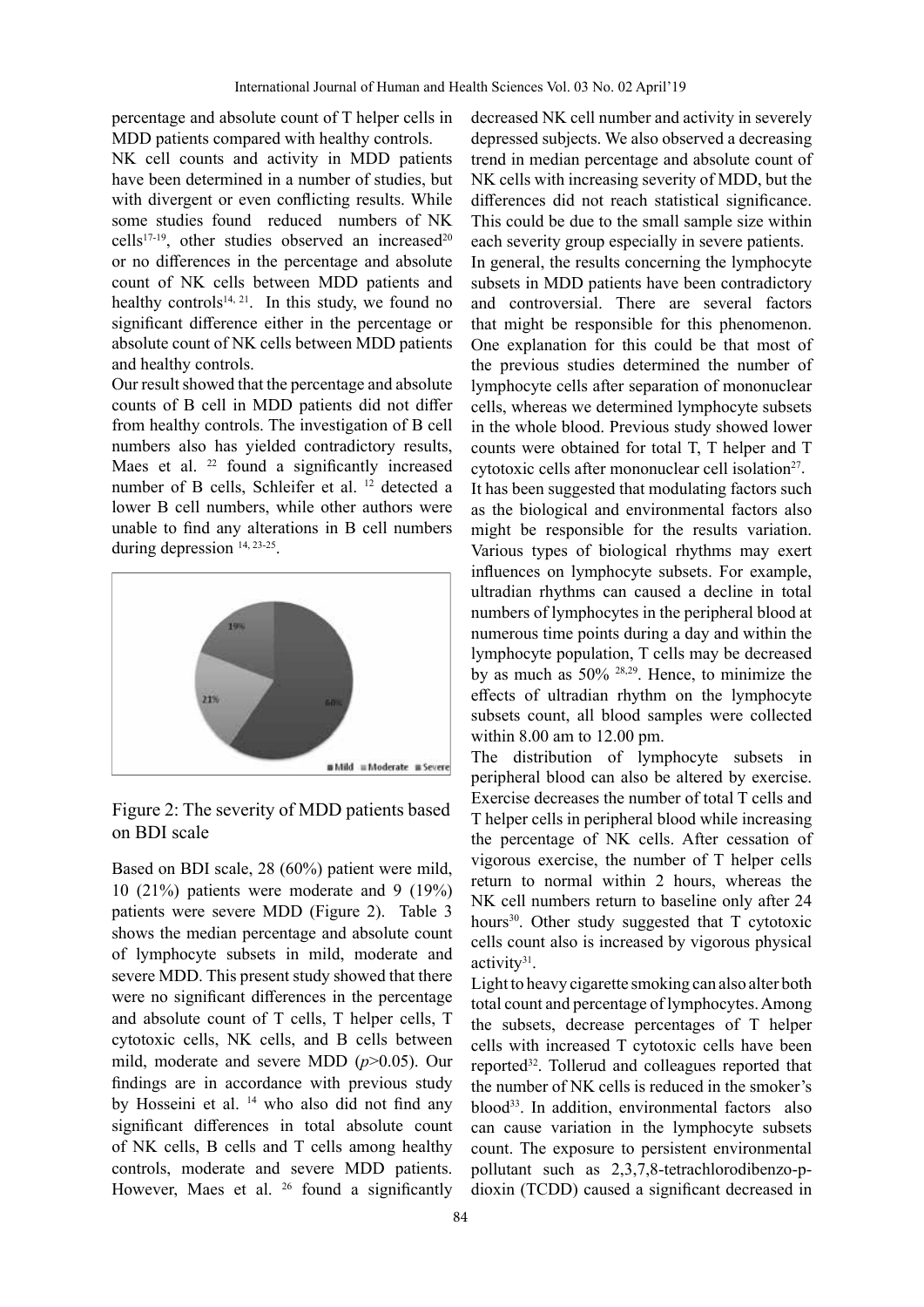|                                                         | <b>Severity</b><br>of MDD | Median<br>(IQR) | $\chi^2$ stat <sup>a</sup> (df) | $p$ -value |
|---------------------------------------------------------|---------------------------|-----------------|---------------------------------|------------|
| T cells (CD3 <sup>+</sup> T cells)                      |                           |                 |                                 |            |
| Percentage                                              | Mild                      | 63.27 (9.91)    | 3.918(2)                        | 0.141      |
| $(\%)$                                                  | Moderate                  | 67.74(5.11)     |                                 |            |
|                                                         | Severe                    | 70.32 (14.94)   |                                 |            |
| Absolute counts                                         | Mild                      | 1647 (521)      | 0.211(2)                        | 0.900      |
| (cells/µl)                                              | Moderate                  | 1625 (696)      |                                 |            |
|                                                         | Severe                    | 1733 (729)      |                                 |            |
| T helper (CD4+T cells)                                  |                           |                 |                                 |            |
| Percentage                                              | Mild                      | 35.98 (8.74)    | 1.908(2)                        | 0.385      |
| $(\%)$                                                  | Moderate                  | 34.85 (9.05)    |                                 |            |
|                                                         | Severe                    | 38.29 (11.43)   |                                 |            |
| Absolute counts                                         | Mild                      | 949 (381)       | 0.682(2)                        | 0.711      |
| (cells/µl)                                              | Moderate                  | 844 (403)       |                                 |            |
|                                                         | Severe                    | 895 (500)       |                                 |            |
| T cytotoxic (CD8+ T cells)                              |                           |                 |                                 |            |
| Percentage                                              | Mild                      | 26.90 (6.52)    | 0.416(2)                        | 0.812      |
| $(\%)$                                                  | Moderate                  | 27.87 (4.32)    |                                 |            |
|                                                         | Severe                    | 28.58 (13.74)   |                                 |            |
| Absolute counts                                         | Mild                      | 670 (322)       | 0.012(2)                        | 0.994      |
| (cells/µl)                                              | Moderate                  | 761 (336)       |                                 |            |
|                                                         | Severe                    | 714 (601)       |                                 |            |
| NK cells (CD16 <sup>+</sup> CD56 <sup>+</sup> NK cells) |                           |                 |                                 |            |
| Percentage                                              | Mild                      | 18.79 (5.36)    | 3.091(2)                        | 0.213      |
| $(\%)$                                                  | Moderate                  | 17.78 (12.34)   |                                 |            |
|                                                         | Severe                    | 13.72 (14.13)   |                                 |            |
| Absolute counts                                         | Mild                      | 525 (296)       | 3.618(2)                        | 0.164      |
| (cells/µl)                                              | Moderate                  | 484 (263)       |                                 |            |
|                                                         | Severe                    | 357 (336)       |                                 |            |
| B cells (CD19 <sup>+</sup> B cells)                     |                           |                 |                                 |            |
| Percentage                                              | Mild                      | 15.72 (6.96)    | 0.374(2)                        | 0.830      |
| $(\%)$                                                  | Moderate                  | 14.88 (4.57)    |                                 |            |
|                                                         | Severe                    | 15.70 (9.87)    |                                 |            |
| Absolute counts                                         | Mild                      | 441 (192)       | 1.495(2)                        | 0.473      |
| (cells/µl)                                              | Moderate                  | 358 (276)       |                                 |            |
|                                                         | Severe                    | 345 (160)       |                                 |            |

# **Table 3: The association of lymphocyte subsets with the severity of MDD**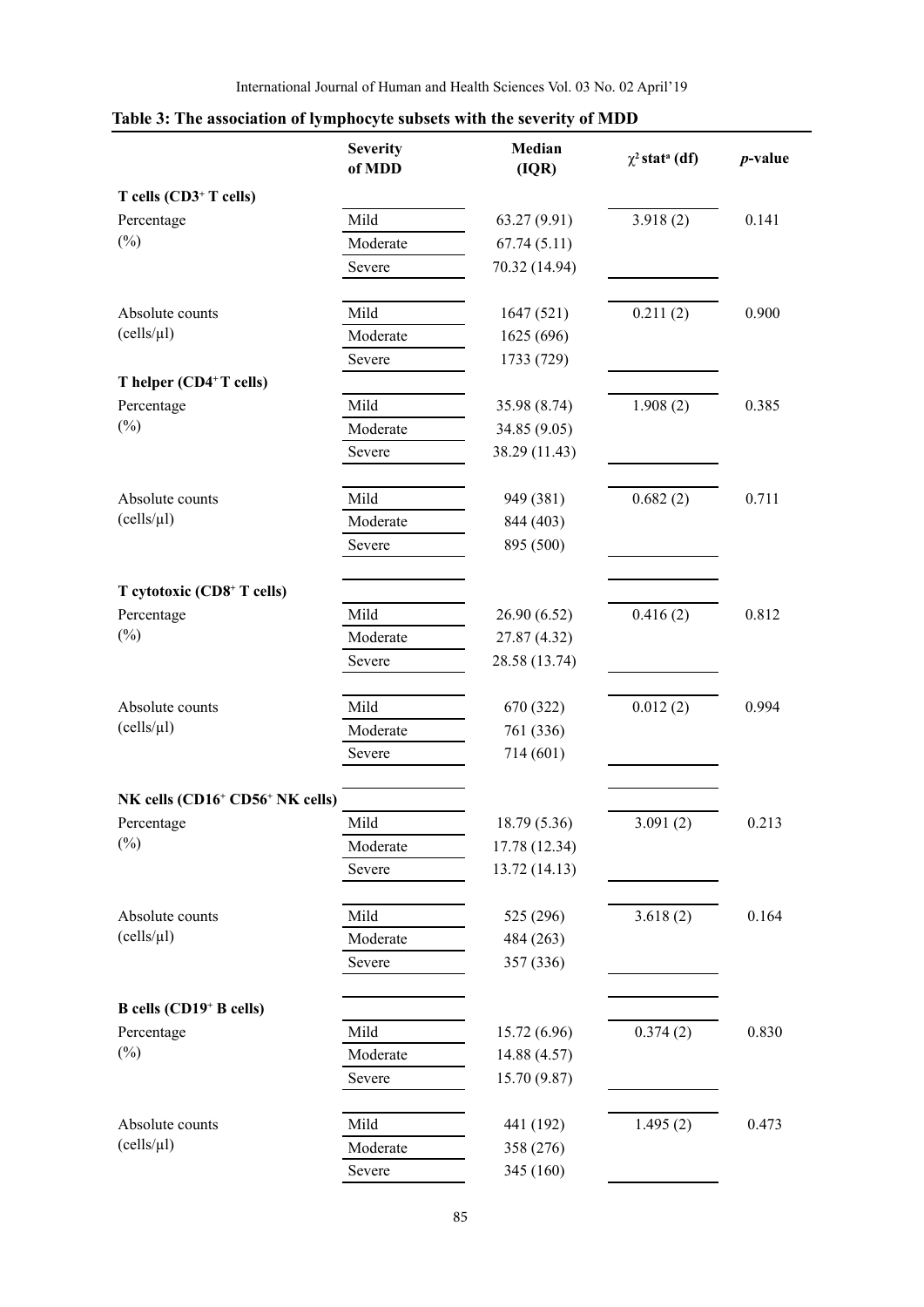the percentage of total T and T helper cells as well as an increased in the percentage of T cytotoxic cells<sup>34</sup>.

# **CONCLUSION**

There were no significant differences in the percentage and absolute count of T helper cells, T cytotoxic cells, NK cells, and B cells between MDD patients and healthy controls. The result also showed that the percentage and absolute count of T helper cells, T cytotoxic cells, NK cells, and B cells were not significantly associated with the severity of MDD. In conclusion, there were no alterations of lymphocyte subsets in our MDD patients.

**Ethical approval:** The study was supported by a Short Term Grant (304/PPSP/61313069) from Universiti Sains Malaysia

**Conflict of interest**: none

**Acknowledgement:** We are grateful to Lecturers and Staffs at Department of Immunology, Doctors and Nurses at Psychiatric Clinic,

Hospital Universiti Sains Malaysia for their assistance throughout this study.

# **References**

- 1. Mukhtar F, Oei TPS. A Review on The Prevalence of Depression in Malaysia. Current Psychiatry Reviews. 2011;7(3): 234-238
- 2. World Health Organization. Depression. https:// www.Who.Int/Mediacentre/Factsheets/Fs369/En/ (2016, accessed 14 June 2016).
- 3. Irwin MR, Miller AH. Depressive Disorders and Immunity: 20 Years of Progress and Discovery. Brain, Behavior, and Immunity. 2007;21(4): 374-383.
- 4. Benton T, Staab J, Evans DL. Medical Co-Morbidity in Depressive Disorders. Annals of Clinical Psychiatry. 2007;19(4): 289-303
- 5. Dowlati Y, Herrmann N, Swardfager W, Liu H, Sham L, Reim EK, Lanctôt KL. A Meta-Analysis of Cytokines in Major Depression. Biological Psychiatry. 2010;67(5): 446-457.
- 6. Miller AH. Depression and Immunity: A Role for T Cells? Brain, Behavior, and Immunity. 2010;24(1): 1-8.
- 7. Myint AM, Leonard BE, Steinbusch HW, Kim YK. Th1, Th2, and Th3 Cytokine Alterations in Major Depression. Journal of Affective Disorders. 2005;88(2): 167-173
- 8. Arlington V. Diagnostic and Statistical Manual of Mental Disorders Fifth Edition (DSM-V). USA: American Psychiatric Pub. 2013.
- 9. Beck AT, Ward CH, Mendelson M, Mock J, Erbaugh

J. An Inventory for Measuring Depression. Archives of General Psychiatry. 1961;4(6): 561-571.

- 10. Chng WJ, Tan GB, Kuperan P. Establishment of Adult Peripheral Blood Lymphocyte Subset Reference Range for an Asian Population by Single-Platform Flow Cytometry: Influence of Age, Sex, and Race and Comparison with Other Published Studies. Clin Vaccine Immunol 2004;11(1),168-173.
- 11. Li Y, Xiao B, Qiu W, Yang L, Hu B, Tian X, Yang H. Altered Expression of CD4+ CD25+ Regulatory T Cells and Its 5-HT 1a Receptor in Patients with Major Depression Disorder. Journal of Affective Disorders. 2010;124(1): 68-75
- 12. Schleifer SJ, Keller SE, Meyerson AT, Raskin MJ, Davis KL, Stein M. Lymphocyte Function in Major Depressive Disorder. Archives of General Psychiatry. 1984;41(5): 484-486.
- 13. Zorrilla EP, Luborsky L, Mckay JR, Rosenthal R, Houldin A, Tax A, Schmidt K.The Relationship of Depression and Stressors to Immunological Assays: A Meta-Analytic Review. Brain, Behavior, and Immunity. 2001;15(3): 199-226.
- 14. Hosseini RF, Azad FJ, Talaee A, Miri S, Mokhber N, Hosseini FF, Mohammadi M. Assessment of The Immune System Activity in Iranian Patients with Major Depression Disorder (MDD). Iran J Immunol. 2007;4(1): 38-43.
- 15. Robertson M, Schacterle R, Mackin G, Wilson S,